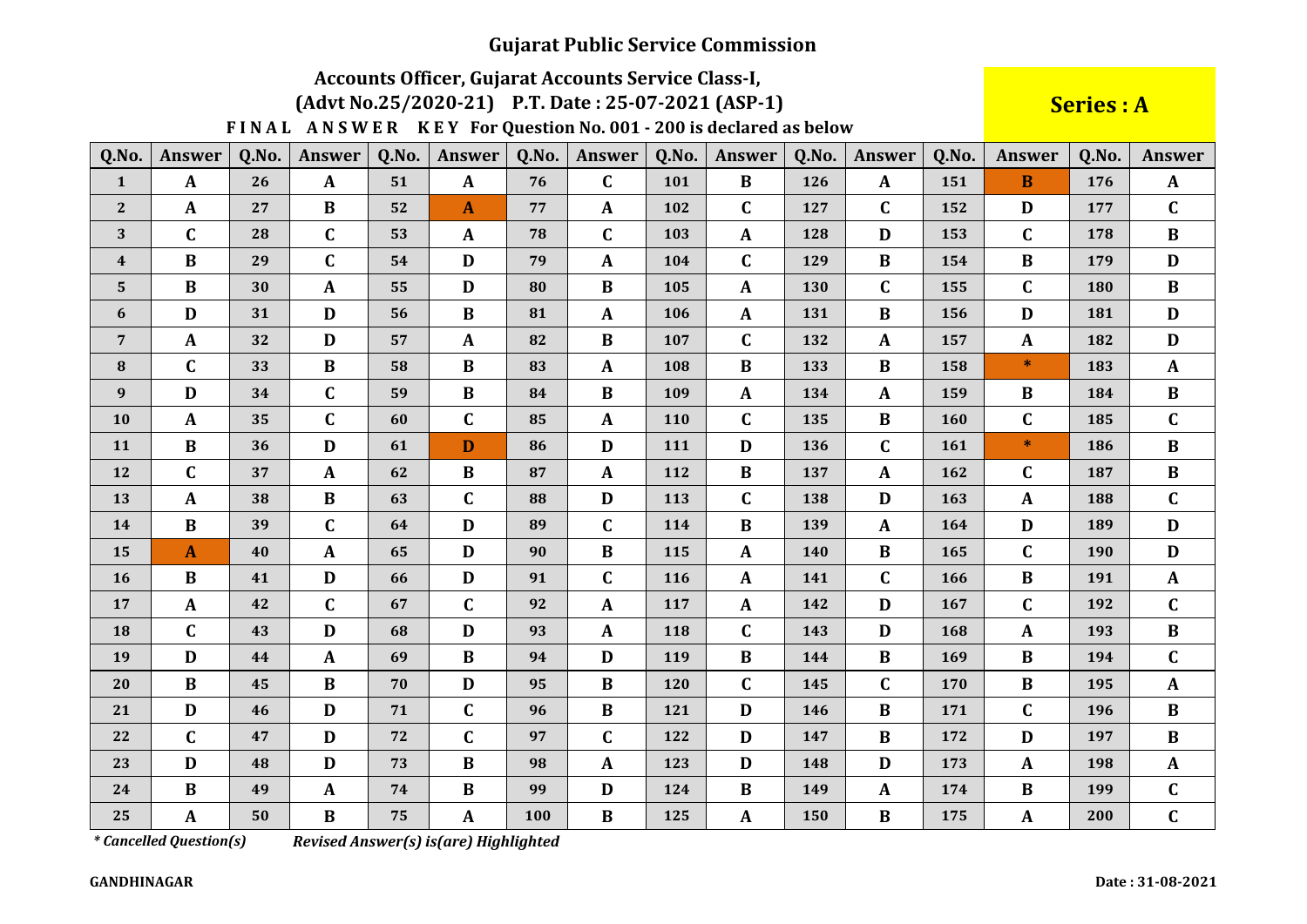# Accounts Officer, Gujarat Accounts Service Class-I,

#### (Advt No.25/2020-21) P.T. Date: 25-07-2021 (ASP-1)

FINAL ANSWER KEY For Question No. 001 - 200 is declared as below

**Series: B** 

| Q.No.          | Answer       | Q.No. | <b>Answer</b>    | Q.No. | <b>Answer</b> | Q.No. | Answer       | Q.No.      | <b>Answer</b> | Q.No. | <b>Answer</b> | Q.No.      | <b>Answer</b> | Q.No. | Answer       |
|----------------|--------------|-------|------------------|-------|---------------|-------|--------------|------------|---------------|-------|---------------|------------|---------------|-------|--------------|
| $\mathbf{1}$   | $\mathbf C$  | 26    | $\boldsymbol{A}$ | 51    | $\mathbf{A}$  | 76    | $\mathbf{A}$ | 101        | $\mathbf{A}$  | 126   | $\bf{B}$      | 151        | $\mathbf{A}$  | 176   | $\mathbf{B}$ |
| $\bf 2$        | $\mathbf{A}$ | 27    | $\mathbf{A}$     | 52    | $\bf{B}$      | 77    | A            | 102        | $\mathbf C$   | 127   | $\mathbf{C}$  | 152        | $\mathbf C$   | 177   | D            |
| 3              | $\mathbf C$  | 28    | $\mathbf C$      | 53    | $\mathbf C$   | 78    | $\mathbf{A}$ | 103        | B             | 128   | $\mathbf{A}$  | 153        | D             | 178   | $\mathbf{C}$ |
| 4              | $\mathbf{A}$ | 29    | $\bf{B}$         | 54    | $\mathbf C$   | 79    | $\mathbf D$  | 104        | D             | 129   | $\mathbf C$   | 154        | $\bf{B}$      | 179   | $\bf{B}$     |
| 5              | $\bf{B}$     | 30    | $\bf{B}$         | 55    | $\mathbf{A}$  | 80    | D            | 105        | $\bf{B}$      | 130   | A             | 155        | $\mathbf C$   | 180   | $\mathbf{C}$ |
| 6              | $\mathbf{A}$ | 31    | D                | 56    | D             | 81    | $\bf{B}$     | 106        | D             | 131   | A             | 156        | $\bf{B}$      | 181   | D            |
| $\overline{7}$ | $\bf{B}$     | 32    | $\mathbf{A}$     | 57    | D             | 82    | $\mathbf{A}$ | 107        | D             | 132   | $\mathbf C$   | 157        | $\mathbf{A}$  | 182   | $\mathbf{A}$ |
| 8              | $\mathbf{A}$ | 33    | $\mathbf C$      | 58    | $\bf{B}$      | 83    | $\bf{B}$     | 108        | A             | 133   | $\bf{B}$      | 158        | $\bf{B}$      | 183   | $\ast$       |
| 9              | $\bf{B}$     | 34    | D                | 59    | $\mathbf C$   | 84    | B            | 109        | B             | 134   | $\mathbf{A}$  | 159        | $\mathbf{A}$  | 184   | B            |
| 10             | $\mathbf{A}$ | 35    | $\mathbf{A}$     | 60    | $\mathbf C$   | 85    | $\mathbf C$  | <b>110</b> | $\mathbf C$   | 135   | $\mathbf{C}$  | <b>160</b> | $\bf{B}$      | 185   | $\mathbf C$  |
| 11             | D            | 36    | $\bf{B}$         | 61    | D             | 86    | D            | 111        | $\bf{B}$      | 136   | D             | 161        | $\mathbf C$   | 186   | $*$          |
| 12             | $\mathbf{A}$ | 37    | $\mathbf C$      | 62    | $\mathbf{A}$  | 87    | $\bf{B}$     | 112        | B             | 137   | $\bf{B}$      | 162        | $\mathbf{A}$  | 187   | $\mathbf C$  |
| 13             | D            | 38    | $\mathbf{A}$     | 63    | $\bf{B}$      | 88    | $\mathbf C$  | 113        | $\mathbf C$   | 138   | $\mathbf{C}$  | 163        | D             | 188   | $\mathbf{A}$ |
| 14             | $\mathbf C$  | 39    | $\bf{B}$         | 64    | $\mathbf{C}$  | 89    | D            | 114        | D             | 139   | $\bf{B}$      | 164        | $\mathbf{A}$  | 189   | D            |
| 15             | $\bf{B}$     | 40    | $\mathbf{A}$     | 65    | $\mathbf{A}$  | 90    | D            | 115        | D             | 140   | A             | 165        | $\bf{B}$      | 190   | $\mathbf{C}$ |
| 16             | $\mathbf C$  | 41    | $\bf{B}$         | 66    | D             | 91    | $\mathbf{D}$ | 116        | $\mathbf{A}$  | 141   | $\mathbf{A}$  | 166        | $\mathbf C$   | 191   | $\bf{B}$     |
| 17             | $\mathbf{A}$ | 42    | $\mathbf{A}$     | 67    | $\mathbf C$   | 92    | $\mathbf C$  | 117        | $\mathbf C$   | 142   | $\mathbf{A}$  | 167        | D             | 192   | $\mathbf C$  |
| 18             | $\mathbf{A}$ | 43    | $\mathbf C$      | 68    | D             | 93    | $\mathbf D$  | 118        | $\bf{B}$      | 143   | $\mathbf C$   | 168        | $\mathbf{D}$  | 193   | $\mathbf{A}$ |
| 19             | D            | 44    | D                | 69    | $\mathbf{A}$  | 94    | $\bf{B}$     | 119        | $\mathbf C$   | 144   | $\bf{B}$      | 169        | $\bf{B}$      | 194   | $\bf{B}$     |
| 20             | $\bf{B}$     | 45    | $\bf{B}$         | 70    | $\bf{B}$      | 95    | $\mathbf{D}$ | 120        | A             | 145   | $\mathbf C$   | 170        | $\mathbf C$   | 195   | $\bf{B}$     |
| 21             | $\bf{B}$     | 46    | D                | 71    | D             | 96    | $\mathbf C$  | 121        | $\bf{B}$      | 146   | D             | 171        | $\bf{B}$      | 196   | $\mathbf{C}$ |
| 22             | $\mathbf C$  | 47    | $\mathbf C$      | 72    | D             | 97    | $\mathbf C$  | 122        | B             | 147   | D             | 172        | $\bf{B}$      | 197   | D            |
| 23             | $\mathbf{A}$ | 48    | $\mathbf D$      | 73    | D             | 98    | B            | 123        | $\mathbf{A}$  | 148   | D             | 173        | D             | 198   | $\mathbf{A}$ |
| 24             | D            | 49    | $\bf{B}$         | 74    | $\mathbf{A}$  | 99    | $\bf{B}$     | 124        | $\mathbf C$   | 149   | $\bf{B}$      | 174        | $\mathbf{A}$  | 199   | $\bf{B}$     |
| 25             | $\bf{B}$     | 50    | $\mathbf{A}$     | 75    | $\bf{B}$      | 100   | $\mathbf A$  | 125        | $\mathbf C$   | 150   | A             | 175        | $\bf{B}$      | 200   | $\mathbf{A}$ |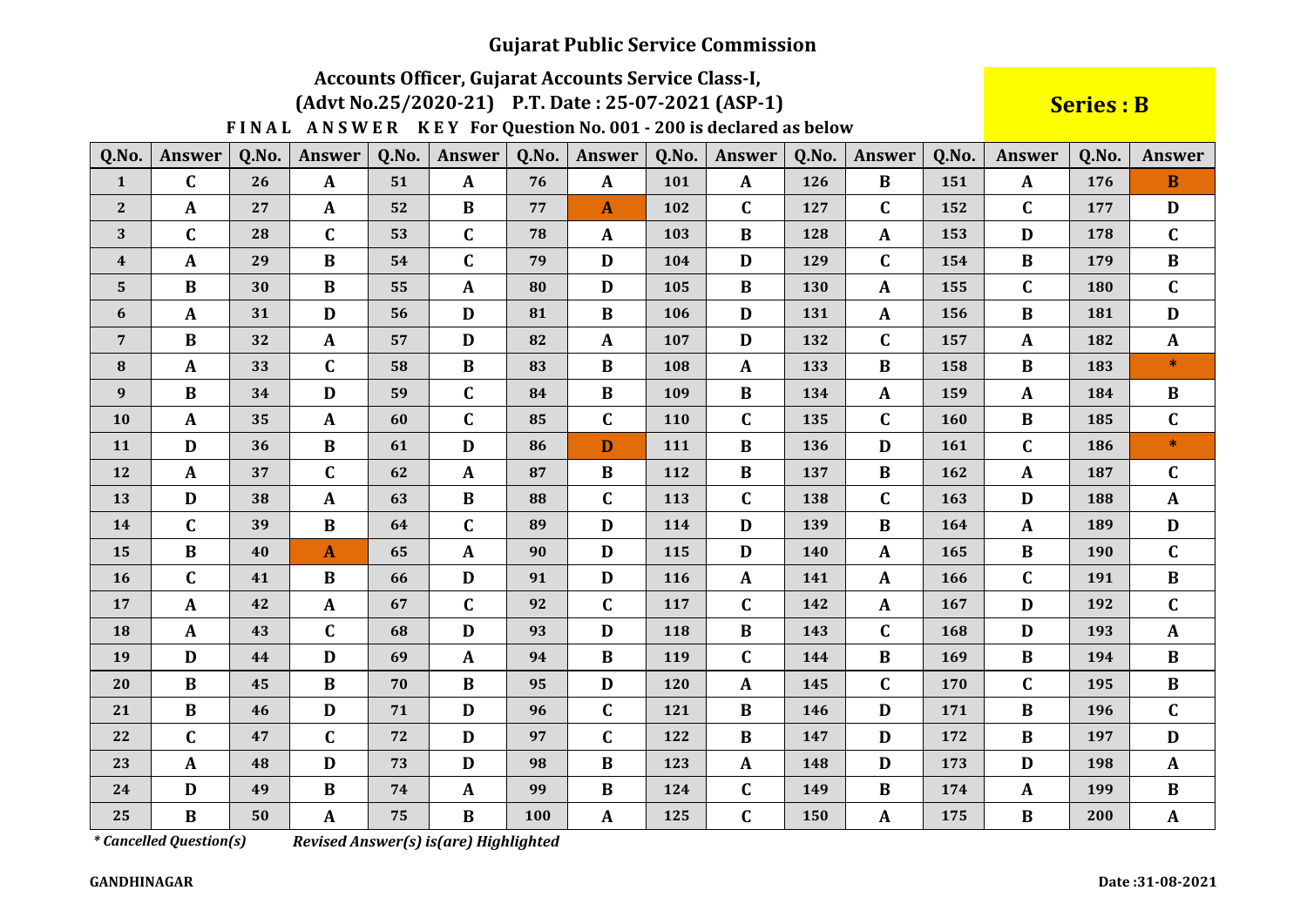# Accounts Officer, Gujarat Accounts Service Class-I,

(Advt No.25/2020-21) P.T. Date: 25-07-2021 (ASP-1)

FINAL ANSWER KEY For Question No. 001 - 200 is declared as below

Series : C

| Q.No.            | Answer       | Q.No. | <b>Answer</b> | Q.No. | <b>Answer</b> | Q.No. | <b>Answer</b> | Q.No. | <b>Answer</b> | Q.No. | <b>Answer</b> | Q.No. | <b>Answer</b> | Q.No. | <b>Answer</b> |
|------------------|--------------|-------|---------------|-------|---------------|-------|---------------|-------|---------------|-------|---------------|-------|---------------|-------|---------------|
| $\mathbf{1}$     | $\mathbf{A}$ | 26    | $\mathbf{A}$  | 51    | $\mathbf{C}$  | 76    | $\mathbf{A}$  | 101   | $\mathbf{A}$  | 126   | $\mathbf{B}$  | 151   | $\mathbf{A}$  | 176   | $\bf{B}$      |
| $2\overline{ }$  | $\bf{B}$     | 27    | $\mathbf{A}$  | 52    | $\mathbf{A}$  | 77    | A             | 102   | $\mathbf C$   | 127   | D             | 152   | $\mathbf C$   | 177   | $\mathbf{C}$  |
| 3                | $\mathbf C$  | 28    | A             | 53    | $\mathbf{C}$  | 78    | $\mathbf C$   | 103   | D             | 128   | $\mathbf{C}$  | 153   | $\bf{B}$      | 178   | $\mathbf{A}$  |
| $\boldsymbol{4}$ | $\mathbf C$  | 29    | $\mathbf D$   | 54    | $\mathbf{A}$  | 79    | $\bf{B}$      | 104   | $\bf{B}$      | 129   | $\bf{B}$      | 154   | D             | 179   | $\mathbf{C}$  |
| 5                | A            | 30    | $\mathbf D$   | 55    | $\bf{B}$      | 80    | $\bf{B}$      | 105   | $\mathbf C$   | 130   | $\mathbf{C}$  | 155   | $\bf{B}$      | 180   | $\mathbf{A}$  |
| 6                | D            | 31    | B             | 56    | $\mathbf{A}$  | 81    | D             | 106   | $\bf{B}$      | 131   | D             | 156   | D             | 181   | $\mathbf{A}$  |
| $\overline{7}$   | $\mathbf{D}$ | 32    | $\mathbf{A}$  | 57    | $\bf{B}$      | 82    | $\mathbf{A}$  | 107   | $\mathbf{A}$  | 132   | $\mathbf{A}$  | 157   | D             | 182   | $\mathbf{C}$  |
| 8                | $\bf{B}$     | 33    | $\bf{B}$      | 58    | $\mathbf{A}$  | 83    | $\mathbf C$   | 108   | $\bf{B}$      | 133   | $\ast$        | 158   | A             | 183   | $\bf{B}$      |
| 9                | $\mathbf C$  | 34    | $\bf{B}$      | 59    | $\bf{B}$      | 84    | D             | 109   | $\mathbf{A}$  | 134   | $\bf{B}$      | 159   | $\bf{B}$      | 184   | $\mathbf{A}$  |
| 10               | $\mathbf{C}$ | 35    | $\mathbf C$   | 60    | $\mathbf{A}$  | 85    | A             | 110   | $\bf{B}$      | 135   | $\mathbf C$   | 160   | $\mathbf C$   | 185   | $\mathbf C$   |
| 11               | $\mathbf D$  | 36    | D             | 61    | D             | 86    | B             | 111   | $\mathbf C$   | 136   | $\ast$        | 161   | B             | 186   | D             |
| 12               | A            | 37    | $\bf{B}$      | 62    | $\mathbf{A}$  | 87    | $\mathbf C$   | 112   | A             | 137   | $\mathbf C$   | 162   | B             | 187   | $\bf{B}$      |
| 13               | $\bf{B}$     | 38    | $\mathbf C$   | 63    | D             | 88    | $\mathbf{A}$  | 113   | D             | 138   | A             | 163   | $\mathbf C$   | 188   | $\mathbf C$   |
| 14               | $\mathbf C$  | 39    | D             | 64    | $\mathbf{C}$  | 89    | $\bf{B}$      | 114   | $\mathbf{A}$  | 139   | D             | 164   | D             | 189   | $\bf{B}$      |
| 15               | $\mathbf{A}$ | 40    | $\mathbf D$   | 65    | $\bf{B}$      | 90    | $\mathbf{A}$  | 115   | $\bf{B}$      | 140   | $\mathbf{C}$  | 165   | D             | 190   | $\mathbf{A}$  |
| 16               | D            | 41    | D             | 66    | $\mathbf{C}$  | 91    | $\bf{B}$      | 116   | $\mathbf C$   | 141   | $\bf{B}$      | 166   | $\mathbf{A}$  | 191   | $\mathbf{A}$  |
| 17               | $\mathbf C$  | 42    | $\mathbf{C}$  | 67    | $\mathbf{A}$  | 92    | A             | 117   | D             | 142   | $\mathbf{C}$  | 167   | $\mathbf C$   | 192   | $\mathbf{A}$  |
| 18               | D            | 43    | $\mathbf D$   | 68    | $\mathbf{A}$  | 93    | $\mathbf C$   | 118   | D             | 143   | $\mathbf{A}$  | 168   | B             | 193   | $\mathbf C$   |
| 19               | $\mathbf{A}$ | 44    | $\bf{B}$      | 69    | D             | 94    | D             | 119   | B             | 144   | $\bf{B}$      | 169   | $\mathbf C$   | 194   | $\bf{B}$      |
| 20               | $\bf{B}$     | 45    | $\mathbf D$   | 70    | $\bf{B}$      | 95    | $\bf{B}$      | 120   | $\mathbf C$   | 145   | $\bf{B}$      | 170   | A             | 195   | $\mathbf{C}$  |
| 21               | D            | 46    | $\mathbf C$   | 71    | $\bf{B}$      | 96    | D             | 121   | $\bf{B}$      | 146   | $\mathbf{C}$  | 171   | $\bf{B}$      | 196   | D             |
| 22               | $\mathbf D$  | 47    | $\mathbf C$   | 72    | $\mathbf{C}$  | 97    | $\mathbf C$   | 122   | $\bf{B}$      | 147   | D             | 172   | $\bf{B}$      | 197   | D             |
| 23               | D            | 48    | $\bf{B}$      | 73    | A             | 98    | D             | 123   | D             | 148   | $\mathbf{A}$  | 173   | A             | 198   | D             |
| 24               | A            | 49    | $\bf{B}$      | 74    | D             | 99    | $\bf{B}$      | 124   | A             | 149   | $\bf{B}$      | 174   | $\mathbf C$   | 199   | $\bf{B}$      |
| 25               | $\bf{B}$     | 50    | ${\bf A}$     | 75    | $\bf{B}$      | 100   | ${\bf A}$     | 125   | $\bf{B}$      | 150   | $\mathbf{A}$  | 175   | $\mathbf C$   | 200   | $\mathbf{A}$  |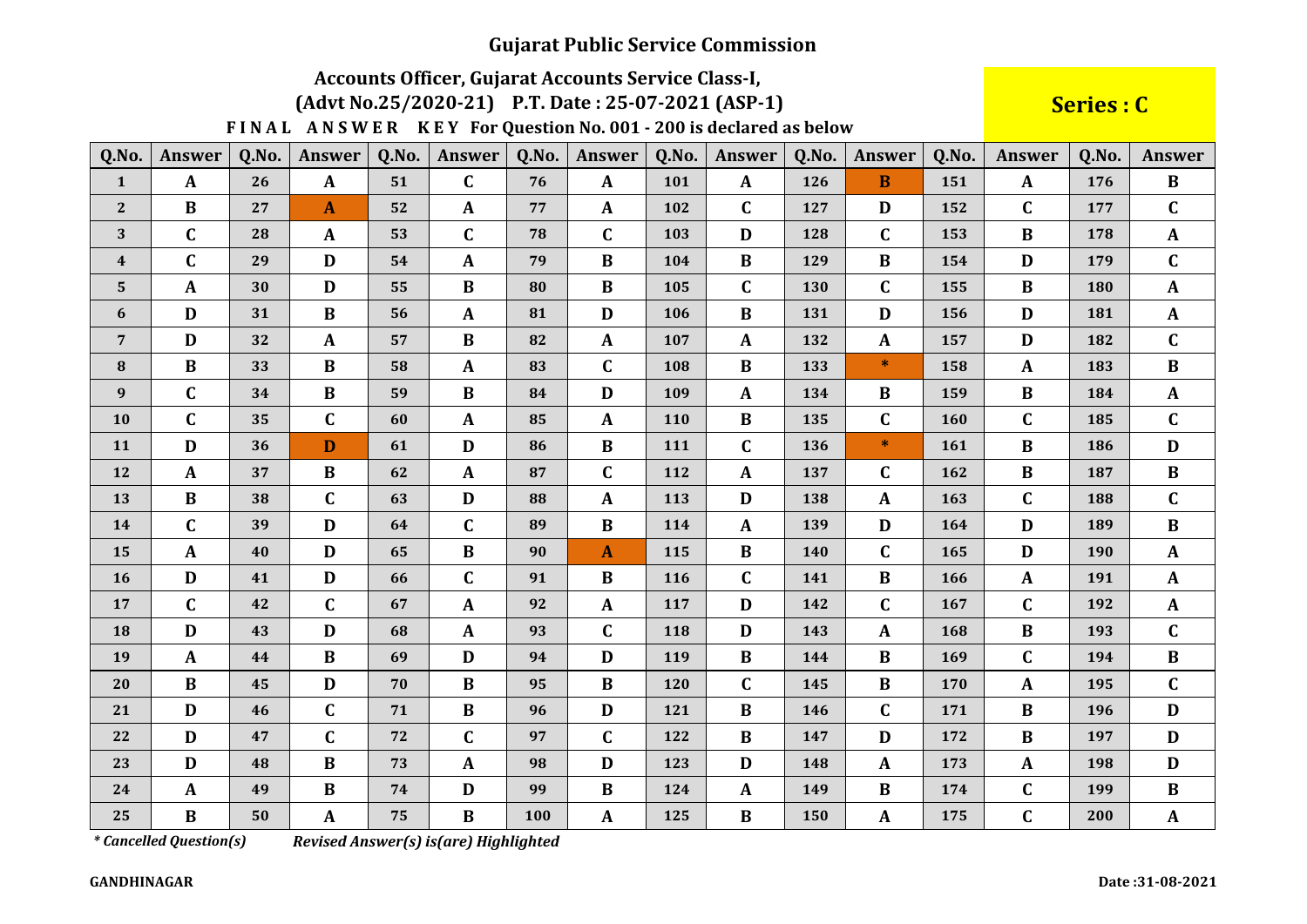# Accounts Officer, Gujarat Accounts Service Class-I,

### (Advt No.25/2020-21) P.T. Date: 25-07-2021 (ASP-1)

FINAL ANSWER KEY For Question No. 001 - 200 is declared as below

**Series: D** 

| Q.No.                   | <b>Answer</b> | Q.No. | <b>Answer</b> | Q.No. | <b>Answer</b> | Q.No. | Answer       | Q.No. | <b>Answer</b> | Q.No. | Answer       | Q.No. | <b>Answer</b> | Q.No. | <b>Answer</b> |
|-------------------------|---------------|-------|---------------|-------|---------------|-------|--------------|-------|---------------|-------|--------------|-------|---------------|-------|---------------|
| $\mathbf{1}$            | $\mathbf{A}$  | 26    | $\mathbf C$   | 51    | $\mathbf{A}$  | 76    | $\mathbf{A}$ | 101   | $\mathbf{B}$  | 126   | $\mathbf{A}$ | 151   | $\bf{B}$      | 176   | $\mathbf{A}$  |
| $\mathbf{2}$            | $\mathbf{A}$  | 27    | $\mathbf A$   | 52    | $\mathbf{A}$  | 77    | $\bf{B}$     | 102   | D             | 127   | $\mathbf C$  | 152   | $\mathbf C$   | 177   | $\mathbf C$   |
| 3                       | $\mathbf{A}$  | 28    | $\mathbf{C}$  | 53    | $\mathbf{C}$  | 78    | $\mathbf C$  | 103   | $\mathbf C$   | 128   | $\bf{B}$     | 153   | A             | 178   | D             |
| $\overline{\mathbf{4}}$ | D             | 29    | $\mathbf{A}$  | 54    | $\bf{B}$      | 79    | $\mathbf C$  | 104   | $\bf{B}$      | 129   | D            | 154   | $\mathbf C$   | 179   | $\bf{B}$      |
| 5                       | D             | 30    | B             | 55    | $\bf{B}$      | 80    | $\mathbf{A}$ | 105   | $\mathbf C$   | 130   | $\bf{B}$     | 155   | A             | 180   | $\mathbf{C}$  |
| 6                       | $\bf{B}$      | 31    | $\mathbf A$   | 56    | D             | 81    | $\mathbf D$  | 106   | D             | 131   | $\mathbf D$  | 156   | A             | 181   | $\bf{B}$      |
| $\overline{7}$          | $\mathbf{A}$  | 32    | B             | 57    | $\mathbf{A}$  | 82    | D            | 107   | $\mathbf{A}$  | 132   | D            | 157   | C             | 182   | $\mathbf{A}$  |
| 8                       | $\bf{B}$      | 33    | $\mathbf A$   | 58    | $\mathbf C$   | 83    | $\bf{B}$     | 108   | $\ast$        | 133   | $\mathbf{A}$ | 158   | $\bf{B}$      | 183   | $\bf{B}$      |
| 9                       | $\bf{B}$      | 34    | $\bf{B}$      | 59    | D             | 84    | $\mathbf C$  | 109   | $\bf{B}$      | 134   | $\bf{B}$     | 159   | A             | 184   | $\mathbf{A}$  |
| 10                      | $\mathbf C$   | 35    | $\mathbf{A}$  | 60    | $\mathbf{A}$  | 85    | $\mathbf C$  | 110   | $\mathbf C$   | 135   | $\mathbf{C}$ | 160   | $\mathbf C$   | 185   | $\bf{B}$      |
| 11                      | D             | 36    | D             | 61    | $\bf{B}$      | 86    | $\mathbf D$  | 111   | $\ast$        | 136   | $\bf{B}$     | 161   | D             | 186   | $\mathbf{C}$  |
| 12                      | $\bf{B}$      | 37    | $\mathbf A$   | 62    | $\mathbf C$   | 87    | $\mathbf{A}$ | 112   | $\mathbf C$   | 137   | $\bf{B}$     | 162   | B             | 187   | $\mathbf{A}$  |
| 13                      | $\mathbf C$   | 38    | $\mathbf D$   | 63    | $\mathbf{A}$  | 88    | $\, {\bf B}$ | 113   | $\mathbf{A}$  | 138   | $\mathbf{C}$ | 163   | $\mathbf C$   | 188   | D             |
| 14                      | D             | 39    | $\mathbf C$   | 64    | $\bf{B}$      | 89    | $\mathbf C$  | 114   | D             | 139   | D            | 164   | B             | 189   | $\mathbf{A}$  |
| 15                      | D             | 40    | $\, {\bf B}$  | 65    | $\mathbf{A}$  | 90    | $\mathbf A$  | 115   | $\mathbf C$   | 140   | D            | 165   | $\mathbf A$   | 190   | $\, {\bf B}$  |
| 16                      | D             | 41    | $\mathbf C$   | 66    | $\bf{B}$      | 91    | D            | 116   | $\bf{B}$      | 141   | $\mathbf{A}$ | 166   | $\mathbf{A}$  | 191   | $\mathbf{C}$  |
| 17                      | $\mathbf C$   | 42    | $\mathbf{A}$  | 67    | $\mathbf{A}$  | 92    | $\mathbf C$  | 117   | $\mathbf C$   | 142   | $\mathbf{C}$ | 167   | A             | 192   | D             |
| 18                      | D             | 43    | $\mathbf{A}$  | 68    | $\mathbf C$   | 93    | D            | 118   | A             | 143   | $\bf{B}$     | 168   | $\mathbf C$   | 193   | D             |
| 19                      | $\bf{B}$      | 44    | D             | 69    | D             | 94    | $\mathbf{A}$ | 119   | $\bf{B}$      | 144   | $\mathbf{C}$ | 169   | B             | 194   | $\bf{B}$      |
| 20                      | D             | 45    | $\bf{B}$      | 70    | $\bf{B}$      | 95    | $\, {\bf B}$ | 120   | $\bf{B}$      | 145   | $\mathbf{A}$ | 170   | $\mathbf C$   | 195   | $\mathbf C$   |
| 21                      | $\mathbf C$   | 46    | $\bf{B}$      | 71    | D             | 96    | $\mathbf D$  | 121   | $\mathbf C$   | 146   | $\bf{B}$     | 171   | D             | 196   | $\bf{B}$      |
| 22                      | $\mathbf C$   | 47    | $\mathbf C$   | 72    | $\mathbf{C}$  | 97    | D            | 122   | D             | 147   | $\bf{B}$     | 172   | D             | 197   | $\bf{B}$      |
| 23                      | $\bf{B}$      | 48    | $\mathbf{A}$  | 73    | D             | 98    | D            | 123   | $\mathbf{A}$  | 148   | $\mathbf{A}$ | 173   | D             | 198   | D             |
| 24                      | $\bf{B}$      | 49    | $\mathbf D$   | 74    | $\bf{B}$      | 99    | $\mathbf{A}$ | 124   | $\bf{B}$      | 149   | $\mathbf C$  | 174   | $\bf{B}$      | 199   | $\mathbf{A}$  |
| 25                      | A             | 50    | $\bf{B}$      | 75    | $\mathbf{A}$  | 100   | $\, {\bf B}$ | 125   | $\mathbf{A}$  | 150   | $\mathbf C$  | 175   | $\mathbf A$   | 200   | $\bf{B}$      |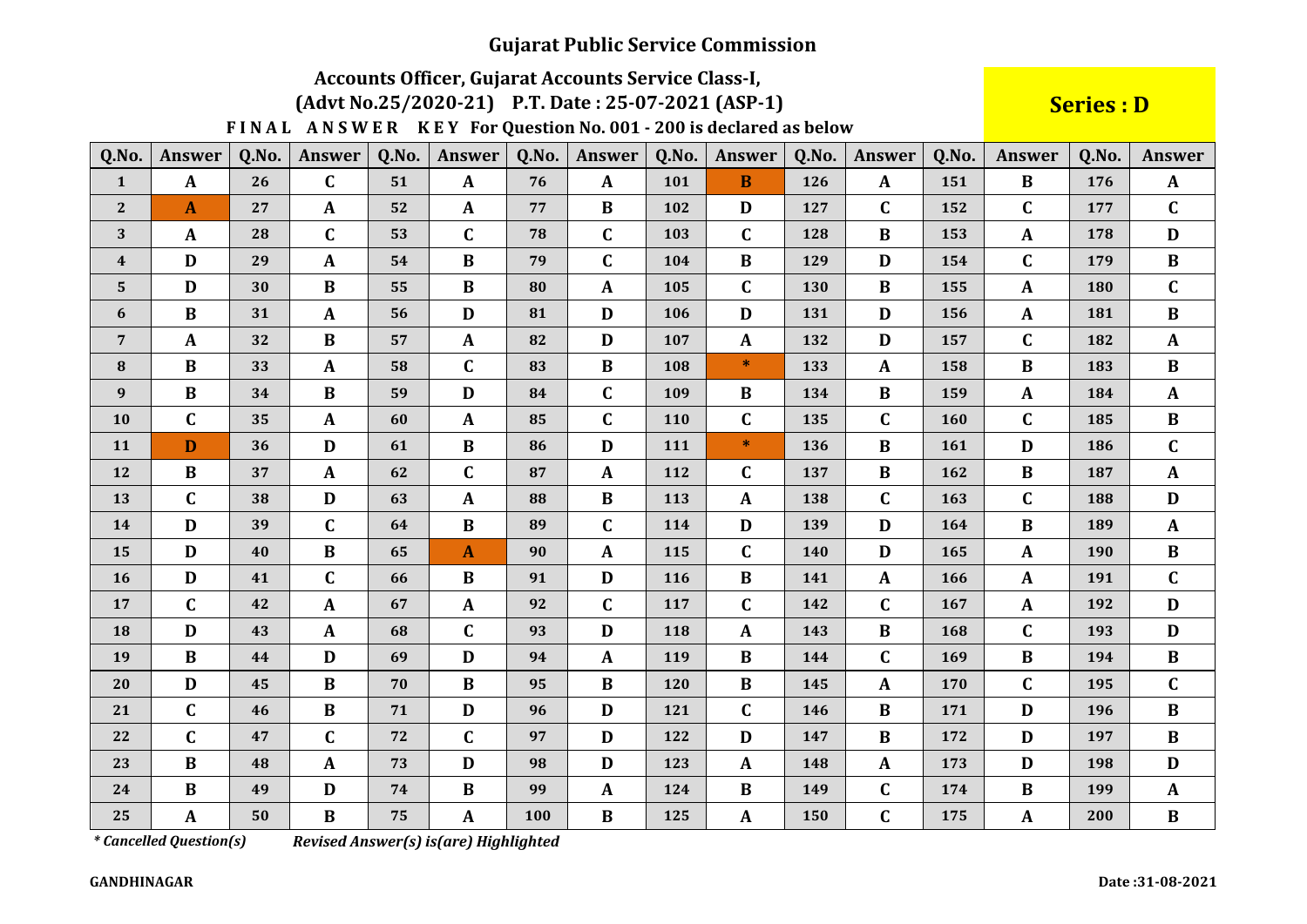# Accounts Officer, Gujarat Accounts Service Class-I,

(Advt No.25/2020-21) P.T. Date: 25-07-2021 (ASP-2)

FINAL ANSWER KEY For Question No. 001 - 200 is declared as below

**Series: A** 

| Q.No.            | Answer       | Q.No. | <b>Answer</b> | Q.No. | <b>Answer</b> | Q.No. | <b>Answer</b> | Q.No.      | <b>Answer</b> | Q.No. | <b>Answer</b> | Q.No.      | <b>Answer</b> | Q.No. | <b>Answer</b> |
|------------------|--------------|-------|---------------|-------|---------------|-------|---------------|------------|---------------|-------|---------------|------------|---------------|-------|---------------|
| $\mathbf{1}$     | $\mathbf C$  | 26    | $\mathbf{A}$  | 51    | $\mathbf C$   | 76    | D             | 101        | $\mathbf{A}$  | 126   | $\mathbf{C}$  | 151        | $\mathbf{C}$  | 176   | $\mathbf{A}$  |
| $\mathbf{2}$     | $\bf{B}$     | 27    | D             | 52    | $\bf{B}$      | 77    | D             | 102        | $\bf{B}$      | 127   | D             | 152        | $\mathbf{A}$  | 177   | $\mathbf C$   |
| 3                | B            | 28    | $\bf{B}$      | 53    | D             | 78    | $\mathbf C$   | 103        | $\mathbf C$   | 128   | $\mathbf{A}$  | 153        | $\bf{B}$      | 178   | $\mathbf{A}$  |
| $\boldsymbol{4}$ | D            | 29    | $\mathbf C$   | 54    | $\mathbf C$   | 79    | $\bf{B}$      | 104        | $\mathbf C$   | 129   | $\mathbf{C}$  | 154        | $\mathbf{A}$  | 179   | $\mathbf{A}$  |
| $5\phantom{.}$   | B            | 30    | D             | 55    | D             | 80    | $\mathbf C$   | 105        | $\mathbf C$   | 130   | $\mathbf{C}$  | 155        | D             | 180   | D             |
| 6                | $\mathbf C$  | 31    | D             | 56    | $\mathbf{A}$  | 81    | A             | 106        | $\mathbf{A}$  | 131   | $\mathbf{A}$  | 156        | $\mathbf C$   | 181   | $\bf{B}$      |
| $\overline{7}$   | D            | 32    | $\mathbf{A}$  | 57    | D             | 82    | $\mathbf{A}$  | 107        | $\mathbf C$   | 132   | D             | 157        | $\mathbf C$   | 182   | $\bf{B}$      |
| ${\bf 8}$        | $\bf{B}$     | 33    | $\bf{B}$      | 58    | $\mathbf C$   | 83    | A             | 108        | $\mathbf{A}$  | 133   | $\bf{B}$      | 158        | D             | 183   | $\mathbf{A}$  |
| 9                | $\mathbf{A}$ | 34    | $\mathbf A$   | 59    | $\mathbf C$   | 84    | $\mathbf C$   | 109        | $\bf{B}$      | 134   | $\mathbf{C}$  | 159        | $\mathbf{A}$  | 184   | $\mathbf C$   |
| 10               | D            | 35    | $\mathbf C$   | 60    | $\mathbf C$   | 85    | $\mathbf C$   | <b>110</b> | $\mathbf{A}$  | 135   | D             | <b>160</b> | D             | 185   | $\mathbf{A}$  |
| 11               | $\mathbf C$  | 36    | $\mathbf A$   | 61    | $\bf{B}$      | 86    | $\bf{B}$      | 111        | D             | 136   | D             | 161        | $\bf{B}$      | 186   | $\mathbf{D}$  |
| 12               | $\mathbf C$  | 37    | $\mathbf{C}$  | 62    | $\bf{B}$      | 87    | D             | 112        | $\bf{B}$      | 137   | $\mathbf{A}$  | 162        | $\mathbf{D}$  | 187   | $\mathbf C$   |
| 13               | $\mathbf{A}$ | 38    | D             | 63    | $\mathbf{A}$  | 88    | D             | 113        | $\bf{B}$      | 138   | $\mathbf{A}$  | 163        | $\mathbf C$   | 188   | $\mathbf D$   |
| 14               | $\bf{B}$     | 39    | $\mathbf{A}$  | 64    | D             | 89    | $\bf{B}$      | 114        | $\mathbf{C}$  | 139   | $\mathbf{C}$  | 164        | D             | 189   | D             |
| 15               | $\mathbf C$  | 40    | $\mathbf{C}$  | 65    | D             | 90    | $\mathbf C$   | 115        | $\mathbf{A}$  | 140   | $\mathbf{C}$  | 165        | $\mathbf{A}$  | 190   | $\mathbf{A}$  |
| 16               | D            | 41    | D             | 66    | D             | 91    | $\bf{B}$      | 116        | $\bf{B}$      | 141   | $\mathbf{C}$  | 166        | D             | 191   | $\mathbf{A}$  |
| 17               | $\bf{B}$     | 42    | D             | 67    | $\mathbf C$   | 92    | $\bf{B}$      | 117        | B             | 142   | D             | 167        | $\bf{B}$      | 192   | $\mathbf{A}$  |
| 18               | D            | 43    | D             | 68    | $\bf{B}$      | 93    | $\mathbf C$   | 118        | D             | 143   | D             | 168        | $\mathbf C$   | 193   | D             |
| 19               | $\mathbf C$  | 44    | $\bf{B}$      | 69    | D             | 94    | $\bf{B}$      | 119        | D             | 144   | $\bf{B}$      | 169        | D             | 194   | D             |
| 20               | D            | 45    | $\mathbf C$   | 70    | $\mathbf{A}$  | 95    | $\bf{B}$      | 120        | D             | 145   | D             | 170        | $\bf{B}$      | 195   | $\mathbf C$   |
| 21               | D            | 46    | $\mathbf C$   | 71    | $\bf{B}$      | 96    | $\mathbf C$   | 121        | $\bf{B}$      | 146   | $\bf{B}$      | 171        | $\mathbf{A}$  | 196   | $\mathbf{A}$  |
| 22               | $\mathbf C$  | 47    | D             | 72    | $\mathbf C$   | 97    | B             | 122        | D             | 147   | $\mathbf{A}$  | 172        | $\mathbf{C}$  | 197   | $\bf{B}$      |
| 23               | D            | 48    | D             | 73    | $\mathbf{A}$  | 98    | $\bf{B}$      | 123        | $\mathbf{A}$  | 148   | $\mathbf{C}$  | 173        | $\mathbf{A}$  | 198   | $\bf{B}$      |
| 24               | $\mathbf C$  | 49    | $\mathbf C$   | 74    | $\mathbf C$   | 99    | $\bf{B}$      | 124        | $\mathbf C$   | 149   | $\mathbf C$   | 174        | $\mathbf{A}$  | 199   | D             |
| 25               | $\mathbf C$  | 50    | $\mathbf{D}$  | 75    | A             | 100   | $\mathbf D$   | 125        | $\mathbf C$   | 150   | D             | 175        | $\mathbf D$   | 200   | ${\bf A}$     |

*\* Cancelled Question(s)* 

Revised Answer(s) is(are) Highlighted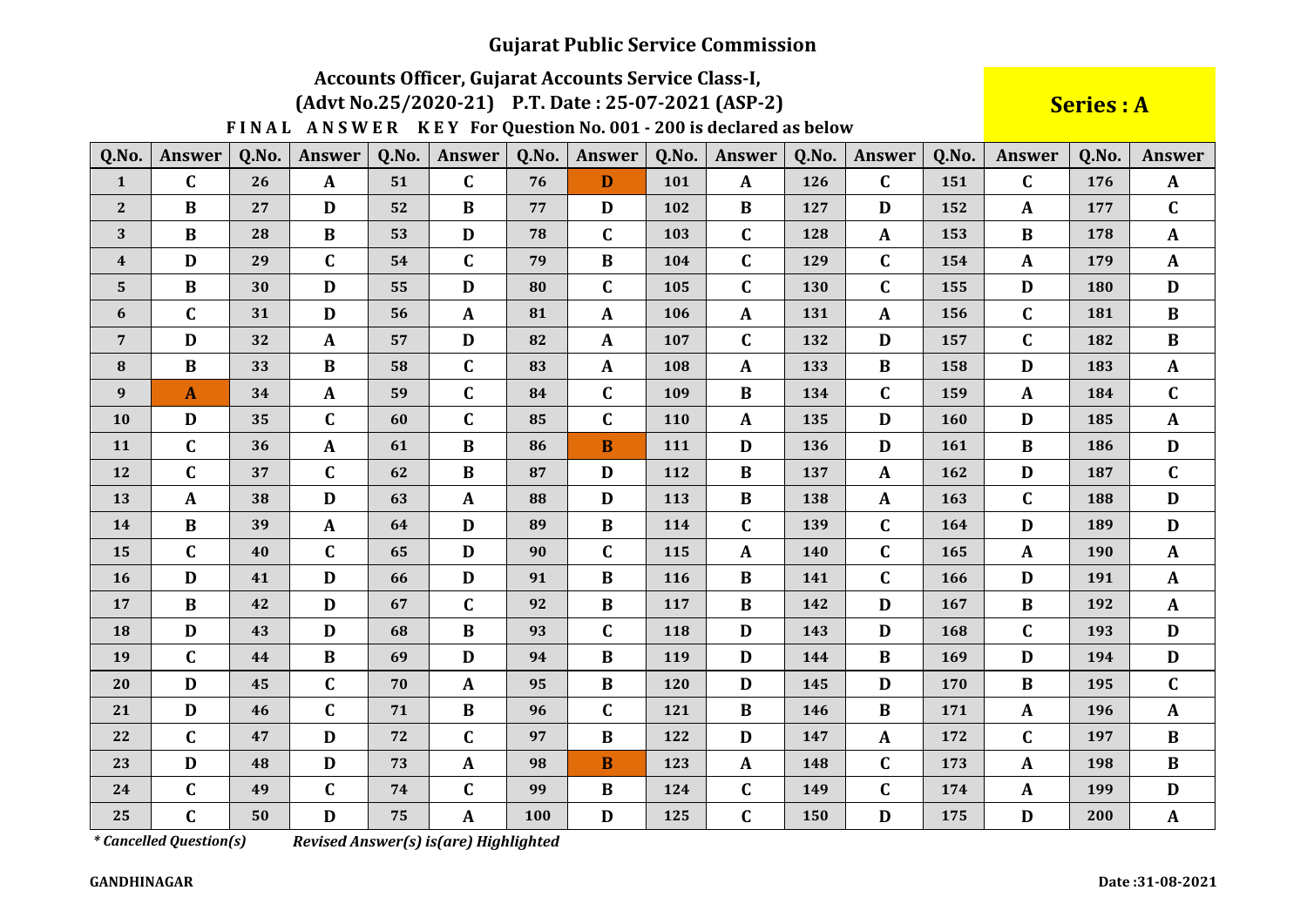# Accounts Officer, Gujarat Accounts Service Class-I,

### (Advt No.25/2020-21) P.T. Date: 25-07-2021 (ASP-2)

FINAL ANSWER KEY For Question No. 001 - 200 is declared as below

**Series: B** 

| Q.No.                   | <b>Answer</b> | Q.No. | <b>Answer</b> | Q.No. | Answer       | Q.No. | Answer       | Q.No. | Answer       | Q.No. | Answer       | Q.No. | <b>Answer</b> | Q.No. | <b>Answer</b> |
|-------------------------|---------------|-------|---------------|-------|--------------|-------|--------------|-------|--------------|-------|--------------|-------|---------------|-------|---------------|
| $\mathbf{1}$            | D             | 26    | $\mathbf C$   | 51    | $\mathbf{A}$ | 76    | $\mathbf C$  | 101   | $\mathbf{A}$ | 126   | $\mathbf{A}$ | 151   | $\mathbf{C}$  | 176   | $\mathbf C$   |
| $\mathbf{2}$            | D             | 27    | $\bf{B}$      | 52    | D            | 77    | $\bf{B}$     | 102   | $\mathbf C$  | 127   | $\bf{B}$     | 152   | D             | 177   | $\mathbf{A}$  |
| 3                       | $\mathbf C$   | 28    | $\bf{B}$      | 53    | $\bf{B}$     | 78    | D            | 103   | $\mathbf{A}$ | 128   | $\mathbf{C}$ | 153   | $\mathbf{A}$  | 178   | $\bf{B}$      |
| $\overline{\mathbf{4}}$ | $\bf{B}$      | 29    | $\mathbf D$   | 54    | $\mathbf C$  | 79    | $\mathbf C$  | 104   | $\mathbf{A}$ | 129   | $\mathbf{C}$ | 154   | $\mathbf C$   | 179   | $\mathbf{A}$  |
| $5\phantom{1}$          | $\mathbf C$   | 30    | $\bf{B}$      | 55    | D            | 80    | D            | 105   | D            | 130   | $\mathbf C$  | 155   | $\mathbf C$   | 180   | D             |
| 6                       | $\mathbf{A}$  | 31    | $\mathbf C$   | 56    | D            | 81    | $\mathbf{A}$ | 106   | $\bf{B}$     | 131   | $\mathbf{A}$ | 156   | $\mathbf{A}$  | 181   | $\mathbf C$   |
| $\overline{7}$          | $\mathbf{A}$  | 32    | $\mathbf{D}$  | 57    | $\mathbf{A}$ | 82    | $\mathbf D$  | 107   | $\bf{B}$     | 132   | $\mathbf C$  | 157   | D             | 182   | $\mathbf C$   |
| ${\bf 8}$               | $\mathbf{A}$  | 33    | $\bf{B}$      | 58    | $\bf{B}$     | 83    | $\mathbf C$  | 108   | $\mathbf{A}$ | 133   | $\mathbf{A}$ | 158   | $\bf{B}$      | 183   | D             |
| 9                       | $\mathbf C$   | 34    | $\mathbf{A}$  | 59    | $\mathbf{A}$ | 84    | $\mathbf C$  | 109   | $\mathbf C$  | 134   | $\bf{B}$     | 159   | $\mathbf C$   | 184   | $\mathbf{A}$  |
| 10                      | $\mathbf C$   | 35    | D             | 60    | $\mathbf C$  | 85    | $\mathbf C$  | 110   | A            | 135   | $\mathbf{A}$ | 160   | D             | 185   | D             |
| 11                      | $\bf{B}$      | 36    | C             | 61    | $\mathbf{A}$ | 86    | $\, {\bf B}$ | 111   | D            | 136   | $\mathbf D$  | 161   | $\mathbf D$   | 186   | $\bf{B}$      |
| 12                      | D             | 37    | $\mathbf C$   | 62    | $\mathbf C$  | 87    | $\bf{B}$     | 112   | $\mathbf C$  | 137   | $\bf{B}$     | 162   | $\mathbf{A}$  | 187   | $\mathbf{D}$  |
| 13                      | D             | 38    | $\mathbf A$   | 63    | D            | 88    | $\mathbf A$  | 113   | D            | 138   | $\bf{B}$     | 163   | $\mathbf A$   | 188   | $\mathbf C$   |
| 14                      | $\bf{B}$      | 39    | $\bf{B}$      | 64    | $\mathbf{A}$ | 89    | D            | 114   | D            | 139   | $\mathbf{C}$ | 164   | $\mathbf C$   | 189   | D             |
| 15                      | $\mathbf C$   | 40    | $\mathbf C$   | 65    | $\mathbf{C}$ | 90    | D            | 115   | $\mathbf{A}$ | 140   | $\mathbf{A}$ | 165   | $\mathbf C$   | 190   | $\mathbf{A}$  |
| 16                      | $\bf{B}$      | 41    | D             | 66    | D            | 91    | D            | 116   | A            | 141   | $\bf{B}$     | 166   | C             | 191   | D             |
| 17                      | $\bf{B}$      | 42    | $\bf{B}$      | 67    | D            | 92    | $\mathbf C$  | 117   | $\mathbf{A}$ | 142   | $\bf{B}$     | 167   | D             | 192   | $\bf{B}$      |
| 18                      | $\mathbf C$   | 43    | $\mathbf D$   | 68    | D            | 93    | $\, {\bf B}$ | 118   | D            | 143   | D            | 168   | D             | 193   | $\mathbf C$   |
| 19                      | $\bf{B}$      | 44    | $\mathbf C$   | 69    | $\bf{B}$     | 94    | D            | 119   | D            | 144   | D            | 169   | B             | 194   | D             |
| 20                      | $\bf{B}$      | 45    | $\mathbf D$   | 70    | $\mathbf C$  | 95    | $\mathbf{A}$ | 120   | $\mathbf C$  | 145   | D            | 170   | D             | 195   | $\bf{B}$      |
| 21                      | $\mathbf C$   | 46    | D             | 71    | $\mathbf C$  | 96    | $\bf{B}$     | 121   | $\mathbf{A}$ | 146   | $\bf{B}$     | 171   | $\bf{B}$      | 196   | $\mathbf{A}$  |
| 22                      | $\bf{B}$      | 47    | C             | 72    | D            | 97    | $\mathbf C$  | 122   | $\bf{B}$     | 147   | D            | 172   | A             | 197   | $\mathbf C$   |
| 23                      | $\bf{B}$      | 48    | D             | 73    | D            | 98    | $\mathbf{A}$ | 123   | B            | 148   | $\mathbf{A}$ | 173   | C             | 198   | $\mathbf{A}$  |
| 24                      | $\bf{B}$      | 49    | C             | 74    | $\mathbf C$  | 99    | $\mathbf C$  | 124   | D            | 149   | $\mathbf C$  | 174   | $\mathbf C$   | 199   | $\mathbf{A}$  |
| 25                      | $\mathbf D$   | 50    | $\mathbf C$   | 75    | D            | 100   | $\mathbf A$  | 125   | $\mathbf{A}$ | 150   | $\mathbf C$  | 175   | $\mathbf D$   | 200   | $\mathbf D$   |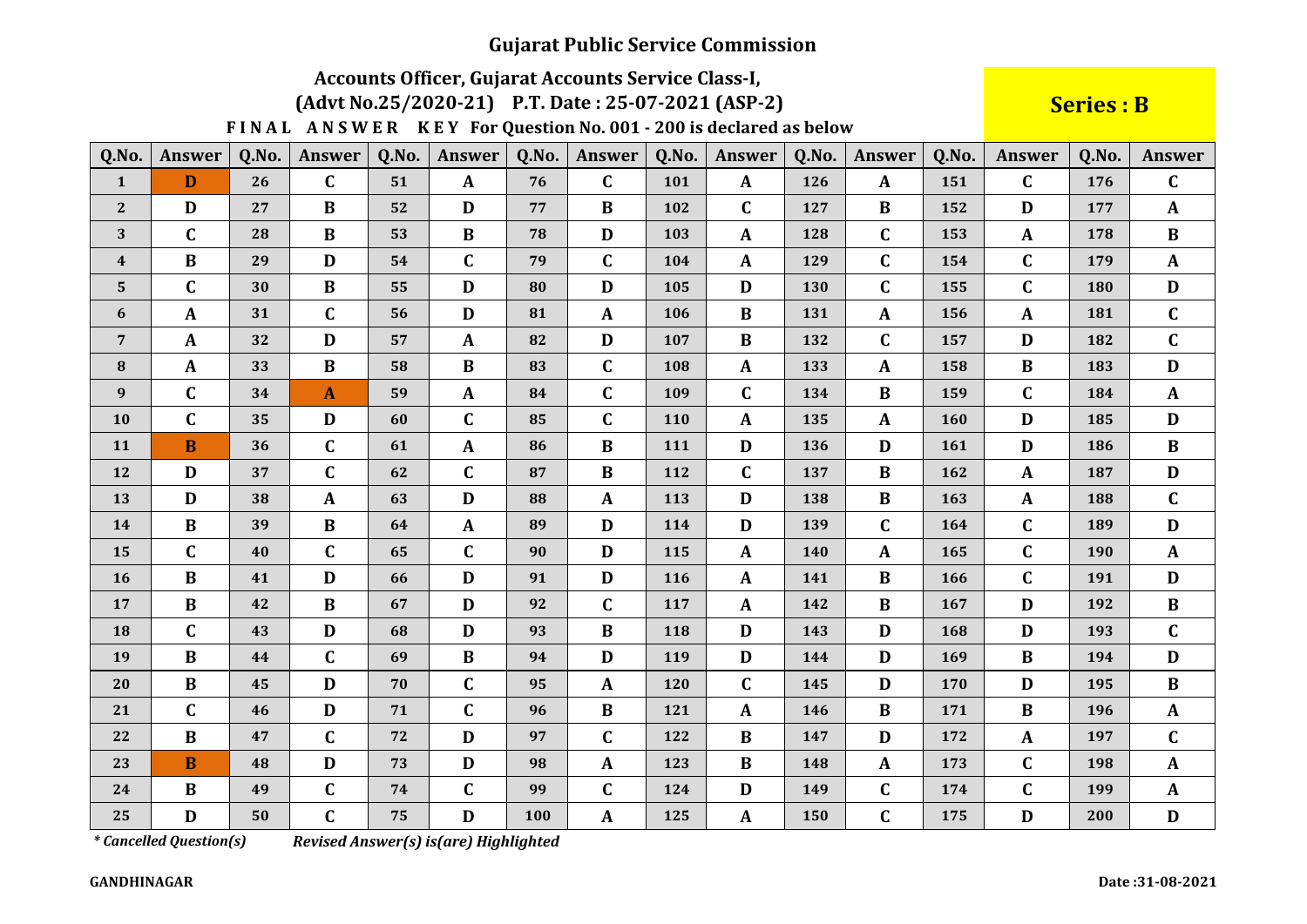# Accounts Officer, Gujarat Accounts Service Class-I,

#### (Advt No.25/2020-21) P.T. Date: 25-07-2021 (ASP-2)

FINAL ANSWER KEY For Question No. 001 - 200 is declared as below

**Series: C** 

| Q.No.                   | <b>Answer</b> | Q.No. | Answer       | Q.No. | <b>Answer</b> | Q.No. | Answer       | Q.No. | Answer       | Q.No. | Answer       | Q.No. | <b>Answer</b> | Q.No. | Answer       |
|-------------------------|---------------|-------|--------------|-------|---------------|-------|--------------|-------|--------------|-------|--------------|-------|---------------|-------|--------------|
| $\mathbf{1}$            | $\mathbf{A}$  | 26    | $\mathbf C$  | 51    | D             | 76    | $\mathbf C$  | 101   | $\mathbf C$  | 126   | $\mathbf C$  | 151   | $\mathbf{A}$  | 176   | $\mathbf{A}$ |
| $\mathbf{2}$            | D             | 27    | $\bf{B}$     | 52    | D             | 77    | $\bf{B}$     | 102   | D            | 127   | $\mathbf{A}$ | 152   | $\mathbf C$   | 177   | $\bf{B}$     |
| 3                       | $\bf{B}$      | 28    | D            | 53    | $\mathbf C$   | 78    | $\bf{B}$     | 103   | A            | 128   | $\bf{B}$     | 153   | $\mathbf{A}$  | 178   | $\mathbf{C}$ |
| $\overline{\mathbf{4}}$ | $\mathbf C$   | 29    | $\mathbf C$  | 54    | $\bf{B}$      | 79    | $\mathbf D$  | 104   | $\mathbf C$  | 129   | $\mathbf{A}$ | 154   | $\mathbf{A}$  | 179   | $\mathbf C$  |
| $5\phantom{1}$          | D             | 30    | $\mathbf D$  | 55    | $\mathbf C$   | 80    | $\bf{B}$     | 105   | $\mathbf C$  | 130   | D            | 155   | D             | 180   | $\mathbf C$  |
| 6                       | D             | 31    | A            | 56    | $\mathbf{A}$  | 81    | $\mathbf C$  | 106   | $\mathbf{A}$ | 131   | $\mathbf C$  | 156   | $\bf{B}$      | 181   | $\mathbf{A}$ |
| $\overline{7}$          | $\mathbf{A}$  | 32    | $\mathbf D$  | 57    | $\mathbf{A}$  | 82    | $\mathbf D$  | 107   | D            | 132   | $\mathbf C$  | 157   | $\bf{B}$      | 182   | $\mathbf C$  |
| $\bf{8}$                | $\bf{B}$      | 33    | $\mathbf C$  | 58    | $\mathbf{A}$  | 83    | $\bf{B}$     | 108   | $\bf{B}$     | 133   | D            | 158   | $\mathbf{A}$  | 183   | $\mathbf{A}$ |
| $\boldsymbol{9}$        | $\mathbf{A}$  | 34    | $\mathbf C$  | 59    | $\mathbf C$   | 84    | $\mathbf{A}$ | 109   | $\mathbf C$  | 134   | $\mathbf{A}$ | 159   | $\mathbf{C}$  | 184   | $\bf{B}$     |
| 10                      | $\mathbf C$   | 35    | $\mathbf C$  | 60    | $\mathbf C$   | 85    | D            | 110   | D            | 135   | D            | 160   | $\mathbf{A}$  | 185   | $\mathbf{A}$ |
| 11                      | $\mathbf A$   | 36    | $\bf{B}$     | 61    | $\mathbf{B}$  | 86    | $\mathbf C$  | 111   | D            | 136   | $\bf{B}$     | 161   | $\mathbf{D}$  | 186   | D            |
| 12                      | $\mathbf C$   | 37    | $\bf{B}$     | 62    | D             | 87    | $\mathbf C$  | 112   | A            | 137   | D            | 162   | $\mathbf C$   | 187   | $\bf{B}$     |
| 13                      | D             | 38    | $\mathbf A$  | 63    | D             | 88    | $\mathbf{A}$ | 113   | $\mathbf{A}$ | 138   | $\mathbf C$  | 163   | $\mathbf{D}$  | 188   | $\bf{B}$     |
| 14                      | $\mathbf{A}$  | 39    | $\mathbf D$  | 64    | $\bf{B}$      | 89    | $\bf{B}$     | 114   | $\mathbf{C}$ | 139   | D            | 164   | D             | 189   | $\mathbf C$  |
| 15                      | $\mathbf{C}$  | 40    | D            | 65    | $\mathbf C$   | 90    | $\mathbf C$  | 115   | $\mathbf C$  | 140   | $\mathbf{A}$ | 165   | $\mathbf{A}$  | 190   | $\mathbf{A}$ |
| 16                      | $\mathbf D$   | 41    | $\mathbf D$  | 66    | $\bf{B}$      | 91    | $\mathbf D$  | 116   | $\mathbf C$  | 141   | D            | 166   | A             | 191   | $\bf{B}$     |
| 17                      | D             | 42    | $\mathbf C$  | 67    | $\bf{B}$      | 92    | $\bf{B}$     | 117   | D            | 142   | $\bf{B}$     | 167   | $\mathbf{A}$  | 192   | B            |
| 18                      | $\mathbf{D}$  | 43    | $\bf{B}$     | 68    | $\mathbf{C}$  | 93    | $\mathbf D$  | 118   | D            | 143   | $\mathbf C$  | 168   | $\mathbf D$   | 193   | $\mathbf D$  |
| 19                      | $\bf{B}$      | 44    | D            | 69    | $\bf{B}$      | 94    | $\mathbf C$  | 119   | $\bf{B}$     | 144   | D            | 169   | D             | 194   | D            |
| 20                      | $\mathbf C$   | 45    | $\mathbf{A}$ | 70    | $\bf{B}$      | 95    | $\mathbf D$  | 120   | D            | 145   | $\bf{B}$     | 170   | $\mathbf C$   | 195   | D            |
| 21                      | $\mathbf C$   | 46    | $\, {\bf B}$ | 71    | $\mathbf C$   | 96    | $\mathbf D$  | 121   | $\bf{B}$     | 146   | $\mathbf{A}$ | 171   | $\mathbf{A}$  | 196   | $\bf{B}$     |
| 22                      | D             | 47    | $\mathbf C$  | 72    | $\bf{B}$      | 97    | $\mathbf C$  | 122   | $\mathbf{A}$ | 147   | $\mathbf C$  | 172   | $\bf{B}$      | 197   | D            |
| 23                      | D             | 48    | $\mathbf{A}$ | 73    | $\bf{B}$      | 98    | $\mathbf D$  | 123   | $\mathbf C$  | 148   | $\mathbf{A}$ | 173   | $\bf{B}$      | 198   | $\mathbf{A}$ |
| 24                      | $\mathbf C$   | 49    | $\mathbf C$  | 74    | $\bf{B}$      | 99    | $\mathbf C$  | 124   | $\mathbf C$  | 149   | $\mathbf{A}$ | 174   | D             | 199   | $\mathbf C$  |
| 25                      | $\mathbf D$   | 50    | $\mathbf A$  | 75    | $\mathbf{D}$  | 100   | $\mathbf C$  | 125   | $\mathbf{D}$ | 150   | $\mathbf{D}$ | 175   | ${\bf A}$     | 200   | $\mathbf C$  |